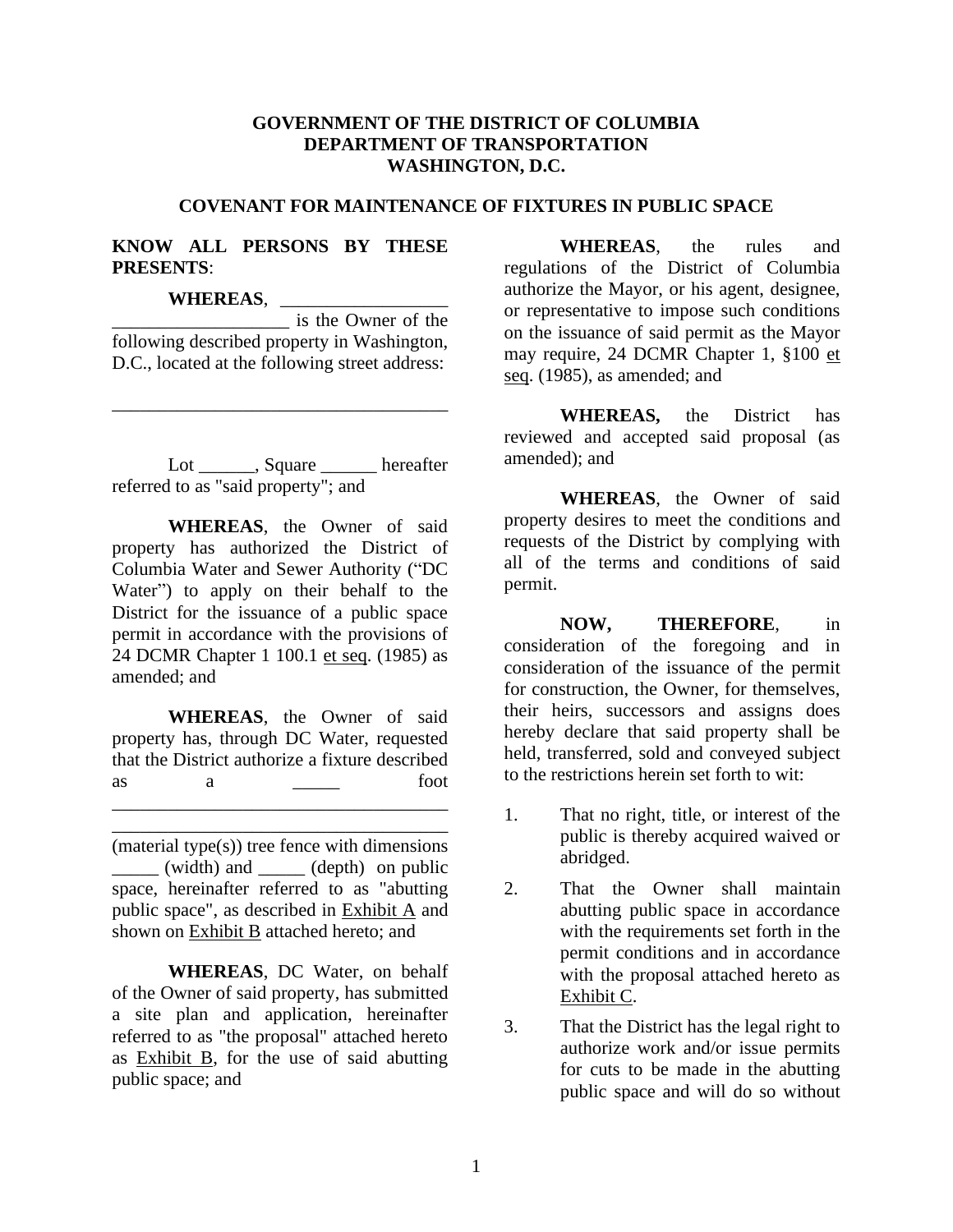the permission of, or notice to, the property owner.

- 4. That, without prior notice from the District of Columbia, the Owner shall maintain and repair the abutting public space until such time, and upon such conditions as the District may require to extinguish said covenant;
- 5. That the Owner shall maintain and keep abutting public space in a clean and safe condition at all times, without the need for prior notice by the District.
- 6. That repair(s) of aforesaid public space undertaken by the Owner shall be made pursuant to a permit issued by the District of Columbia. Repairs shall be made by and at the expense and risk of the Owner.
- 7. That whenever the Mayor finds that said fixtures is in such condition as to be imminently dangerous to persons or property, upon notice so to do, the Owner will make the pavement safe and secure within 72 hours of the date said notice is served. That in a case where the public safety requires immediate action, the Mayor may use such materials, equipment, workmen and assistants as may be necessary, to make the paving safe and secure.
- 8. That if the District must authorize or perform excavations in said public space for the purpose of maintaining, repairing, or installing utilities in said abutting public space, or for any other public purpose, the Owner agrees to move all fixtures within 72 hours of the District's request therefore.
- 9. That the Owner hereby relieves the District of all duty to repair or

maintain said fixtures in the abutting public space in a safe condition.

- 10. That the Owner shall reimburse the District for any expense the District incurs in making any repairs to the abutting public space.
- 11. That the Owner shall indemnify and save harmless the District and all of its officers, agents, and servants against any and all claims or liability from whatever source whatsoever, arising from, based on or, as a result of any act, omission, or default of the Owner in designing, constructing, maintaining, installing or repairing said abutting public space.
- 12. That the District shall have the right, after reasonable prior written notice to the Owner, to extinguish this Covenant at any time, and restore the area to pre-existing conditions using District standard materials.
- 13. That the written consent of the District shall be required prior to the extinguishment of any of the covenants described herein in a document recordable at the office of the Recorder of Deeds for the District of Columbia and recorded at no expense to the District. Such consent to extinguishment shall be given at such time as the District shall issue a permit enabling the Owner to replace any nonstandard materials with District standard materials. The cost of replacement of said abutting public space with standard District materials shall be borne by the Owner.
- 14. That the covenants contained herein shall be deemed real covenants and shall run with the land and shall bind the Owner and their heirs, successors and assigns.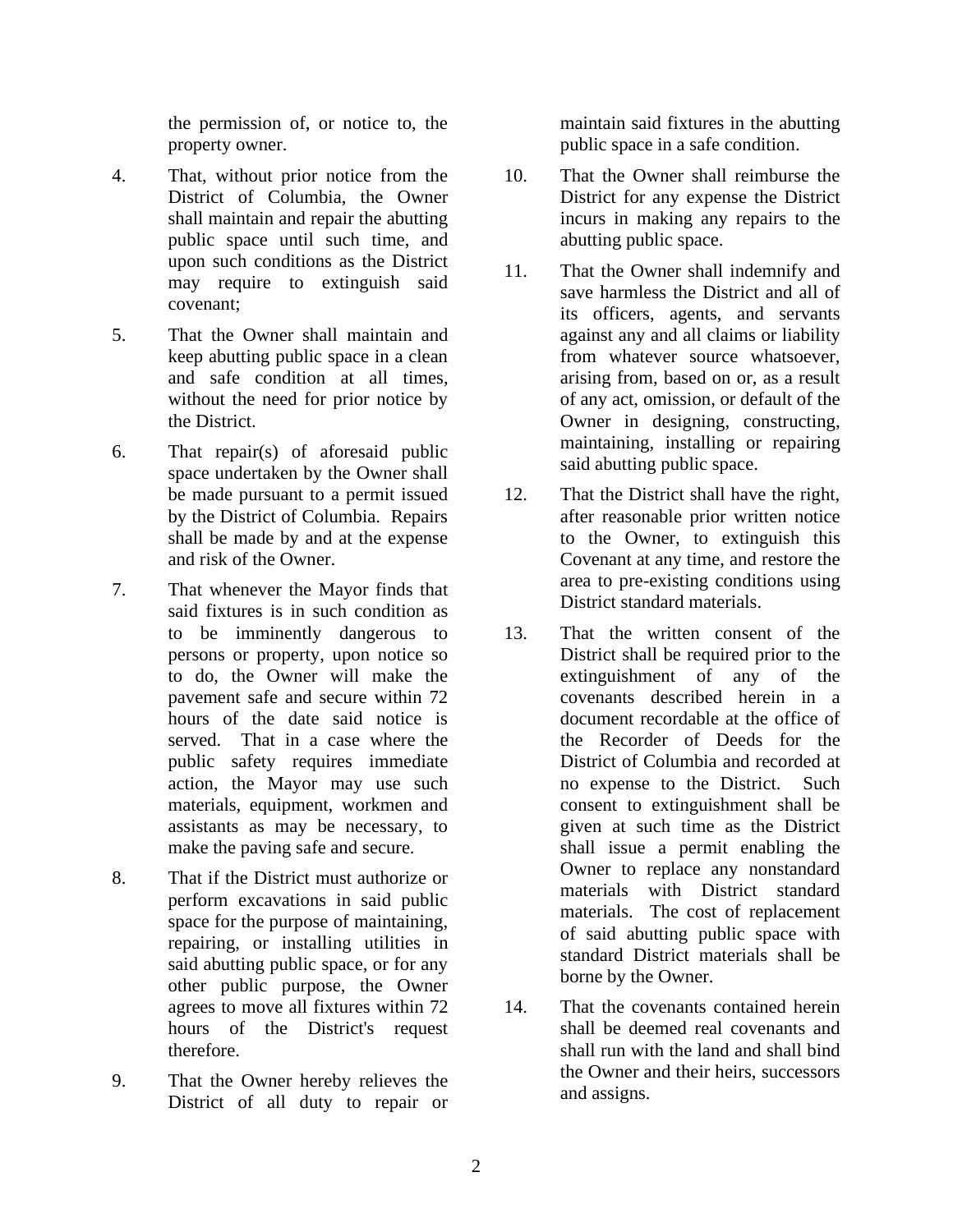15. That the District shall have the right to specifically enforce this Declaration.

## **[SIGNATURES ON FOLLOWING PAGE]**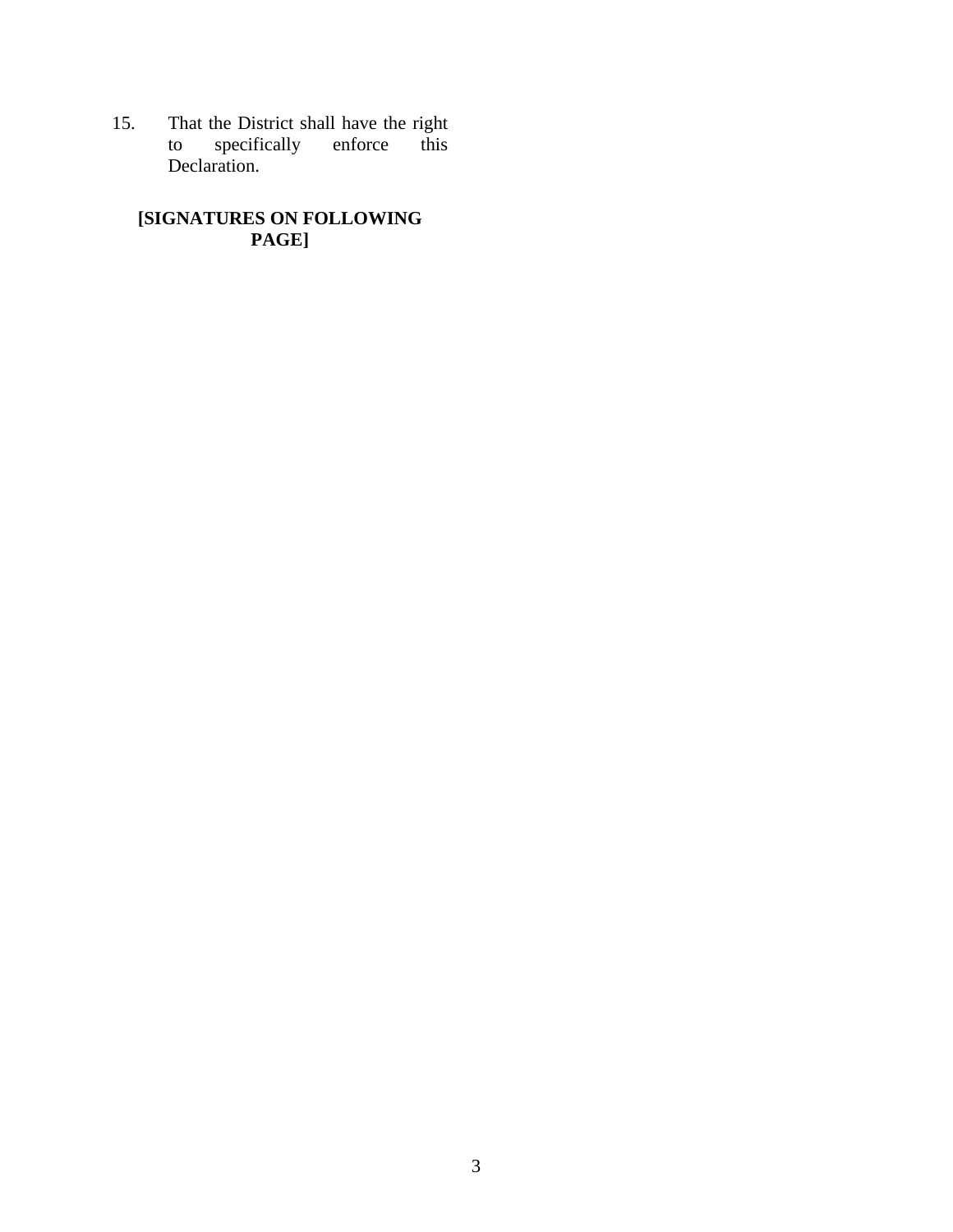# **[SIGNATURE PAGE – Individual Owner(s)]**

**IN WITNESS WHEREOF**, the undersigned owner(s) of Lot \_\_\_\_\_\_ in Square \_\_\_\_\_\_ has (have) caused these presents to be executed.

WITNESS:

Owner

**Owner** 

# **DISTRICT OF COLUMBIA,** ss:

|                                                                                        | , a Notary Public, in and for the District of Columbia, |                             |  |  |                        |
|----------------------------------------------------------------------------------------|---------------------------------------------------------|-----------------------------|--|--|------------------------|
| do hereby certify that                                                                 |                                                         | party(ies) to the foregoing |  |  |                        |
| attached Covenant bearing the date of the ________                                     | day of                                                  |                             |  |  | $, 200$ ,              |
| being personally well-known to me as the owner(s) of Lot $\qquad$                      |                                                         | $\frac{1}{2}$ in Square     |  |  | <sub>__</sub> appeared |
| before me and acknowledged said Declaration to be (his) (her) or (their) act and deed. |                                                         |                             |  |  |                        |

Given under my hand and seal this  $\frac{1}{\frac{1}{2} \cdot \frac{1}{2} \cdot \frac{1}{2} \cdot \frac{1}{2}}$  day of  $\frac{1}{\frac{1}{2} \cdot \frac{1}{2} \cdot \frac{1}{2} \cdot \frac{1}{2} \cdot \frac{1}{2}}$ .

Notary Public

My Commission expires